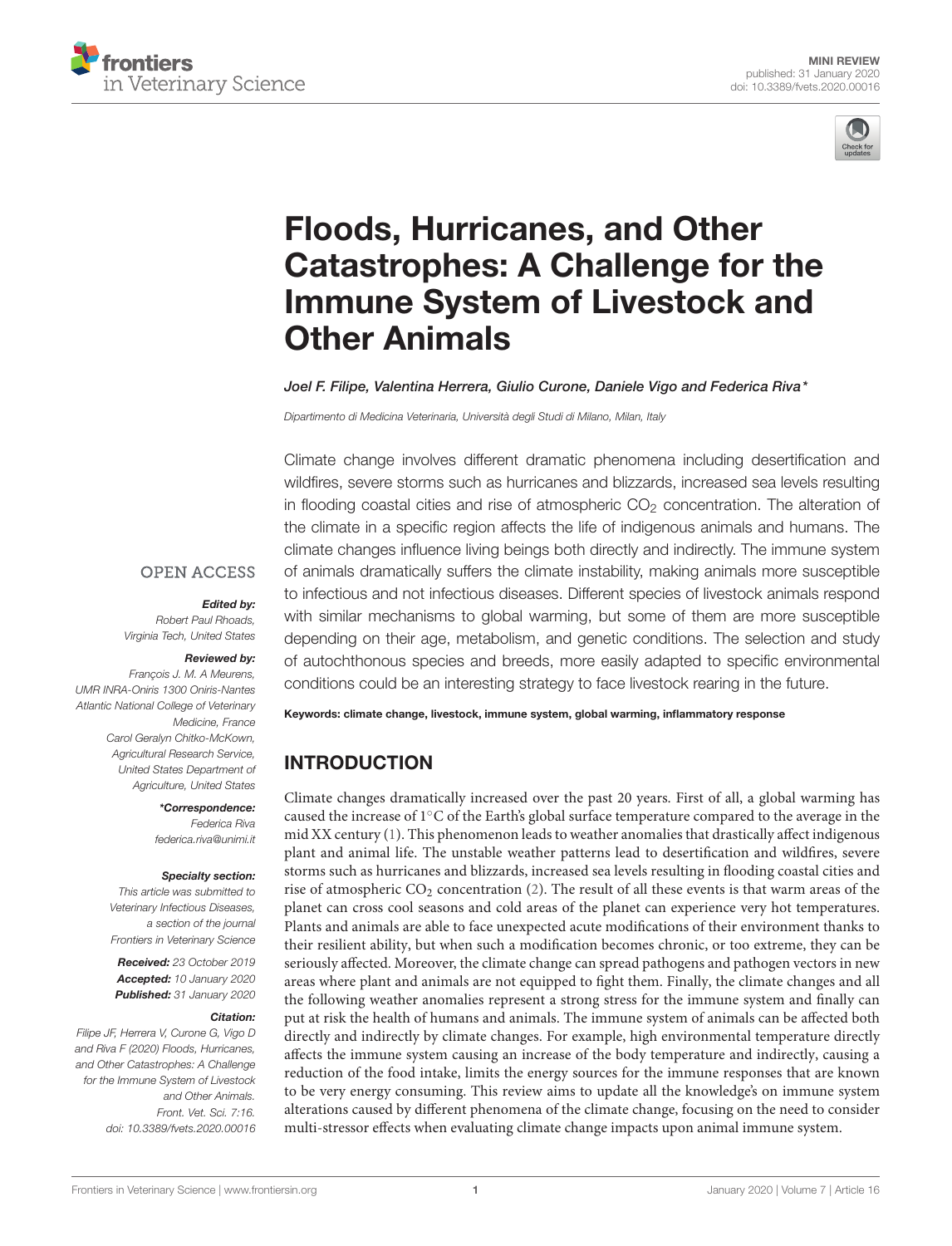# GLOBAL WARMING AND IMMUNE SYSTEM OF MAMMALS AND AVIAN LIVESTOCK

Global warming is the main and strongest phenomenon associated to climate change. The Earth's temperature is increasing by 0.2◦C per decade and it is estimated that by 2100 it will be increased by  $1.4-5.8\degree$ C [\(3\)](#page-5-2). Most of the studies on climate change effects on immune system focus on the increasing temperatures worldwide. In fact, livestock animals are homoeothermic animals, they can maintain a constant body temperature through the exchange of heat produced by their metabolism and the external environment [\(4\)](#page-5-3). Farm animals have a thermoneutral zone (TNZ) between 16 and 25◦C where they manage to maintain a body temperature between 38.4 and 39.1◦C. When the external temperature reach values below or above the TNZ, animals have to actively adapt by playing out physiological, morphological and behavioral adaptation mechanisms [\(5,](#page-5-4) [6\)](#page-5-5). The majority of the response to heat stress are common to different species of vertebrates.

The first consequence that heat stress has on livestock is the decrease in daily food intake. Indeed, high environmental temperatures negatively affect the hypothalamic appetite center by reducing food intake [\(7\)](#page-5-6). The reduction of food intake is a mechanism that aims to reduce the production of heat due to the metabolism, both in the polygastric and in the monogastric animals [\(8,](#page-5-7) [9\)](#page-5-8).

Among farm animals, goats are the ruminants that better resist to temperature variations [\(10\)](#page-5-9). Despite the decrease in dry matter intake (DMI) in goats, there is only a slight reduction in milk production (3–10%), compared to other dairy ruminants. The reduction of milk fat is not accompanied by a reduction in glucose levels or an increase of insulin levels as in cows [\(11,](#page-5-10) [12\)](#page-5-11). In lactating cows the food intake begins to decrease at an environmental temperature around 25–26◦C and the reduction can reach the 40% when it reaches 40◦C [\(13\)](#page-5-12). At these temperatures, the food intake in dairy goats can be reduced by 22–35% [\(11\)](#page-5-10) and in buffaloes by 8–10% [\(14\)](#page-5-13). Also in pigs the caloric intake is reduced when they are subjected to thermal stress [\(9\)](#page-5-8). Heat stress also affects poultry's behavior. At high temperature the time devoted by chickens to nourishment decreases, they drink less, spend more time on the care of their wings, moving, and walking less [\(15\)](#page-5-14). The nutrients administered with feed to poultry provide the substrates for cell proliferation and differentiation (also leukocytes); moreover, they can act as immunomodulators. Antigens supplied with the diet stimulate the production of immunoglobulin's in the bursa [\(16](#page-5-15)[–18\)](#page-5-16). Food intake is than necessary for a correct and efficacious immune response [\(19\)](#page-5-17).

Another common response to heat stress in different farm animal species (cattle, goats, sheep, pig, poultry) is the increase in peripheral cortisol levels [\(19](#page-5-17)[–22\)](#page-5-18). Indeed, the heat stress causes the activation of the two axes hypothalamic-pituitaryadrenal (HPA) and sympathetic-adrenal-medullar (SAM), with the final release of cortisol and catecholamines that are known to influence the biology of leukocytes. Lymphocytes, monocytes, macrophages, and granulocytes have receptors for cortisol and catecholamines that mediate a negative alteration of their trafficking, proliferation, cytokine secretion, immunoglobulin (Ig) production, and cytotoxic activity [\(23\)](#page-5-19).

Poultry subjected to heat stress showed a reduction of the volume and weight of lymphoid organs, low levels of circulating, and intestinal Ig and reduced phagocytosis [\(24](#page-5-20)[–26\)](#page-5-21). The reduced capability of leukocytes to produce proteins (cytokines and Ig) was mainly due to the phosphorylation of EF2 protein that blocks the protein production by altering the elongation phase of translation [\(21\)](#page-5-22).

In dairy cows the activation of HPA and SAM axes induce the release of glucocorticoids and catecholamines and the following reduction of cytokine levels, particularly IL-4, IL-5, IL-6, IL-12, IFN-γ, and TNF-α [\(19\)](#page-5-17). High levels of cortisol lead to immune suppression, overall on T cell compartment, cytokine production, and phagocytosis. Also, catecholamines negatively affect the immune system by inhibiting IL-12 production and promotion of IL-10 release, finally promoting a Th2 response. The hyperthermia concurs to the inhibition of Th1 response, favoring the Th2 mediated humoral response [\(19\)](#page-5-17). Cortisol aggravates the immunosuppression by inhibiting the activation of T cell, the production of cytokines and the phagocytosis [\(19\)](#page-5-17). In these conditions of immunosuppression vaccination of animals is inefficacious and some latent viruses can reactivate [\(19\)](#page-5-17). Once cortisol binds to glucocorticoid receptors on the surface of leukocytes, the activation of proinflammatory transcription factors AP-1 and NFkB on the MAPK signaling pathway [\(19\)](#page-5-17). The immunosuppression involves also the downregulation of complement system component [\(19\)](#page-5-17). In dairy cows the majority of the data describes after prolonged heat periods an increase of total leukocytes with an altered differential count, where neutrophils increase, recruited from the bone marrow by cortisol, and lymphocytes decrease [\(19\)](#page-5-17). Cortisol induces a downregulation of L-selectin which, in turn, reduces the activity of neutrophils and upregulates heat shock proteins (HSP) [\(27](#page-5-23)[–29\)](#page-5-24). It is interesting to note that if the heat stress occurs during the dry off period, the following lactation is compromised and the animal is more susceptible to production diseases, suggesting the existence of a sort of immunologic memory in the innate immune cells, likely mediated by epigenetic mechanisms [\(29,](#page-5-24) [30\)](#page-5-25). Moreover, the reduced production of Ig following the heat stress, compromise the passive immunity transfer from the cow to its calf [\(19\)](#page-5-17).

Another response common in vertebrates after heat stress is the production of HSPs. In poultry the attempt to maintain a correct body temperature induces the production of reactive oxygen species (ROS) and a consequent oxidative stress in the animal. The oxidative stress stimulates the liver of chicken to produce increased levels of HSPs to protect the tissues against the free radicals [\(31,](#page-5-26) [32\)](#page-5-27). In dairy cattle increased levels of HSPs have been described [\(19\)](#page-5-17). HSP70 and HSP90 activate an inflammatory response mediated by TLR4 [\(19\)](#page-5-17). Dairy ruminants can activate antioxidant pathways to counteract the negative effects due to excessive production of reactive oxygen species (ROS). Indeed, high levels of catalase, superoxide dismutase (SOD),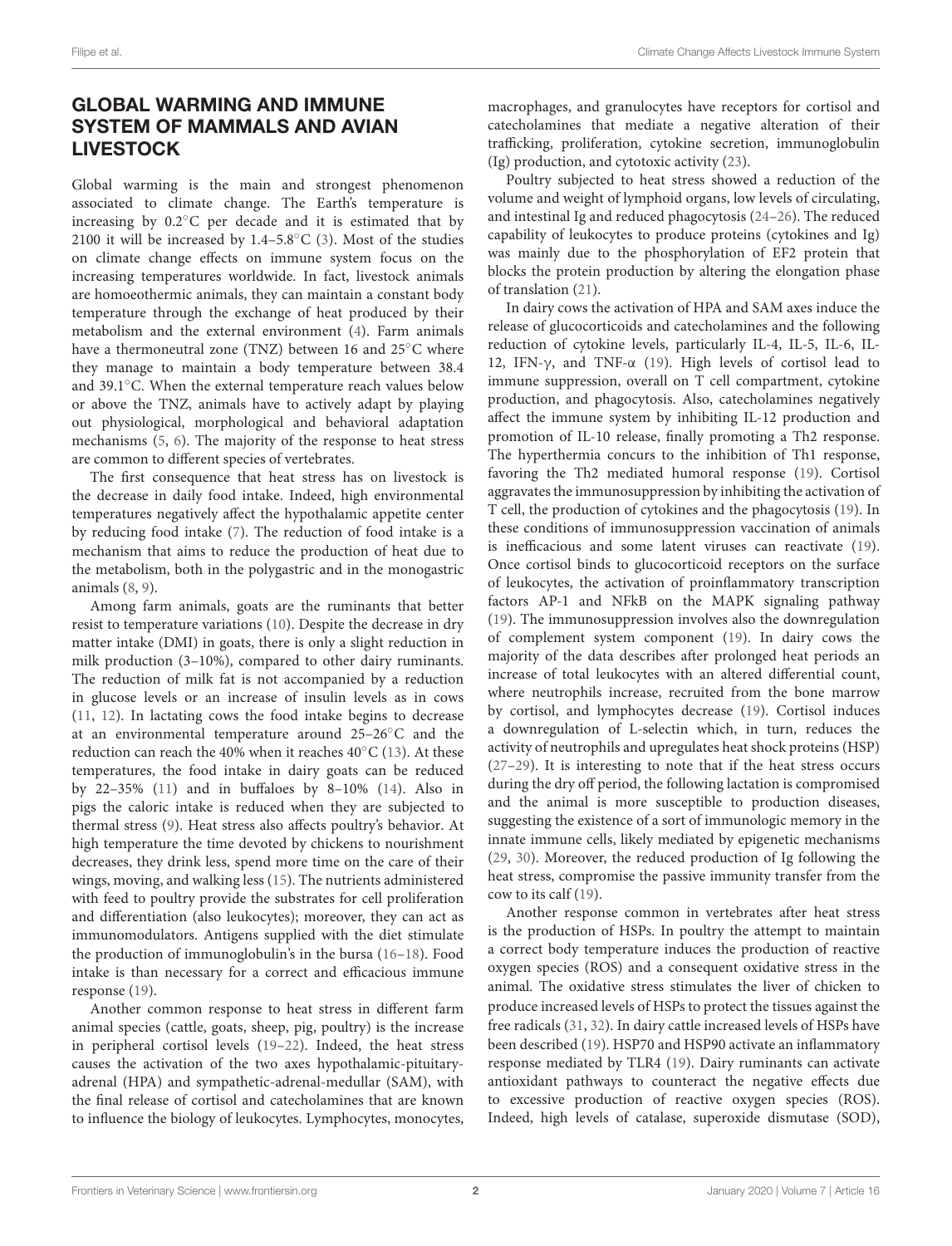glutathione reductase (GSH) and malondialdehyde (MDA) have been observed in buffaloes and cows in summer months [\(33,](#page-6-0) [34\)](#page-6-1). In sheep subjected to heat shock HSPA2, a member of HSP70 family, resulted upregulated. HSPA2 is known to induce the production of IL-1β that through IL-1R1, also upregulated in sheep under heat stress, can trigger an inflammatory response [\(35\)](#page-6-2). Also, pigs subjected to prolonged heat stress develop signs of inflammation at the hepatic level [\(36\)](#page-6-3). Indeed, their hepatocytes present an upregulation of HSPs and TLRs genes, signs of oxidative stress (increased GSH:GSSG ratio) and increased apoptosis (upregulation of PDIA3, P4HB, IRF9, VIM, NDGR2) [\(37,](#page-6-4) [38\)](#page-6-5). These responses are partly directly induced by the high environmental temperature and partly indirectly by the reduced feed intake [\(36\)](#page-6-3).

Data on the effect of global warming on the immune system of livestock sometimes are in contrast and this could be due to genetic differences of different breeds under study. For example, in poultry it has been described that different breeds of broilers and hens respond differently to heat stress [\(15,](#page-5-14) [39\)](#page-6-6). In general, autochthonous breeds can adapt easily to environmental stress compared to others. Salem Black goats are known to better adapt to high temperature compared to Malabari and Osamabadi goats, showing lower levels of HSP70 after a prolonged period of high environmental temperature compared to the other two breeds [\(40\)](#page-6-7). On the other hand, autochthonous animals reared in different condition compared to their usual ones, can develop dramatic stress responses. For example, the Tharpakar cow, a dual-purpose breed native to arid zone, shows an immunosuppression with and increase incidence of mastitis cases when reared in hot and humid environment [\(41\)](#page-6-8). Different studies aimed to improve the resilience of livestock, identified genes associated to heat resistance such as heat shock 27 kD associated protein 1 (HSPBAP1) in goats, an inhibitor of HSP27. SNPs within HSPBAP1 gene were associated to susceptibility/resistance to heat stress [\(42\)](#page-6-9). Other studies in cattle and chicken identified genes involved in different mechanisms such as immune response (interleukins and cluster differentiation markers), metabolism (NADH), remodeling of mammary gland and central nervous system functions confirmed the complexity of heat shock response in animals [\(43,](#page-6-10) [44\)](#page-6-11). All these studies evidence that the resistance to high temperature negatively correlate to the production level of the animals [\(45\)](#page-6-12).

## GLOBAL WARMING AND IMMUNE SYSTEM OF FISH LIVESTOCK

Human activities can have a huge impact on climate changes, influencing directly, and/or indirectly not only terrestrial environments but also aquatic ones. In aquatic environments those changes can be chemical (e.g., acidity, salinity, oxygen levels), physical (e.g., temperature), or biological (e.g., algae growth). These modifications of the environment affect the animals, in particular their immune system, impairing their capability of protection against pathogens [\(46–](#page-6-13)[49\)](#page-6-14).

Motile organisms, like fish, can be tolerant to some environmental changes or can escape from those alterations moving from one place to another, but aquacultured fish raised in sea cages, are not able to relocate in order to avoid ecological alterations. Those changes can be considered stressors, and in natural environments, those do not normally occur alone but in combination [\(49](#page-6-14)[–51\)](#page-6-15).

Water temperature can deeply affect fish immune system. Acute and chronic changes in temperature have also different impacts on animals, being short term episodes compensated by processes such as heat shock protein response, while chronic temperature variations are less likely to be solved by such responses [\(52–](#page-6-16)[55\)](#page-6-17).

Some studies suggest that it polarize the immune responses: at low temperatures fish may rely more on innate immune system, while at higher temperatures is the adaptive immunity that is more efficient [\(56–](#page-6-18)[60\)](#page-6-19). Pattern recognition by glucan binding proteins was predominant in perch (Perca fluviatilis) acclimated at lower temperatures, while, opsonin was more effective at higher temperatures [\(61\)](#page-6-20).

A common phenomenon associated to the response of immune system to high environmental temperature (water temperature) is the increase of the antibody levels. This has been reported in several studies with different fish species [\(60,](#page-6-19) [62–](#page-6-21)[73\)](#page-7-0), where high temperatures seem to boost antibody levels indicating that a potential increment of oceans temperatures could actually help protecting some aquatic species against pathogens [\(73,](#page-7-0) [74\)](#page-7-1).

Also, innate immunity of fishes is affected by water temperature; in South Asian carp (Catla catla) Toll Like Receptors (TLRs) and NOD-like receptors are modulated both by cold or warm water. TLR2, TLR4 and NOD2 expression increases with higher water temperatures, while TLR5 and NOD1 expression increases at both high and low temperatures [\(69\)](#page-6-22).

In three-spined sticklebacks (Gasterosteus aculeatus) granulocyte respiratory burst activity and lymphocyte proliferation were inhibited when maintained for short period at high water temperatures and enhanced at low water temperatures. When the animals were exposed to a 'heat wave' of 28<sup>°</sup>C for 2 weeks, long lasting immune disorders occurred resulting in the impairment of the immune system and the following spread of infectious diseases among those fish populations [\(70\)](#page-7-2).

Temperature in gene expression changes of immune molecules. In farm raised Atlantic cod (Gadus morhua), cold water (up to 16°C) caused an increase of b2-M, MHCI, and IgM mRNA expression; on the contrary warmer raising water induced a downregulation of the same genes, being only IL-1β upregulated at high water temperatures [\(48\)](#page-6-23). By the other hand, in the skin of Atlantic salmon (Salmo salar) low temperatures induce IL-1β, IL-8, and TNF-α upregulation [\(73\)](#page-7-0).

### ALTERATIONS OF SALINITY AND ACIDITY OF OCEANS AND IMMUNE SYSTEM OF FISH LIVESTOCK

The climate change has induced modification of water environment in terms of salinity and pH.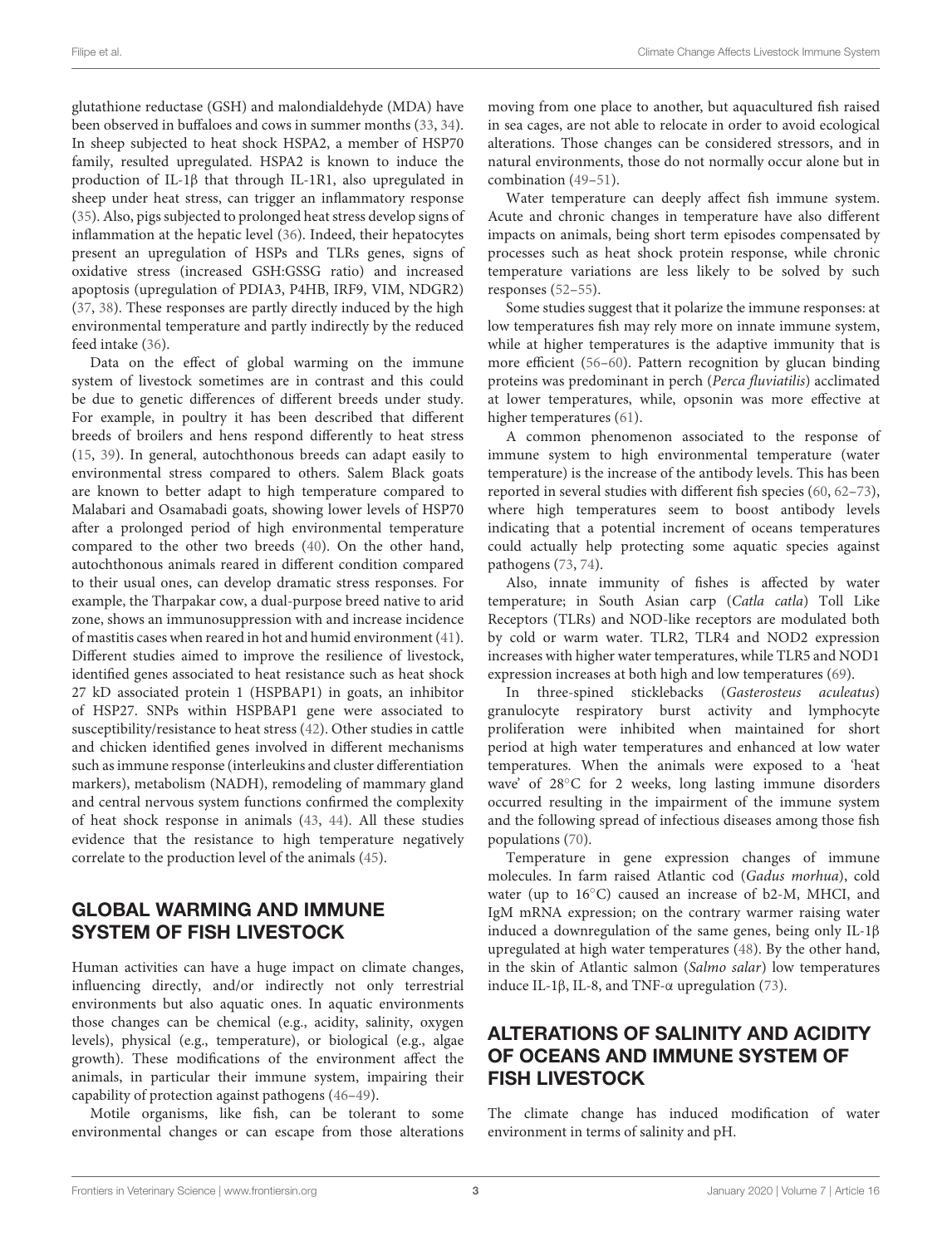Ocean acidity can change as a result of natural environmental sources [\(71\)](#page-7-3), but different studies consider anthropogenic activities as the main contributors for water acidification. Approximately one third of the  $CO<sub>2</sub>$  released since the industrial revolution has been taken up by the oceans [\(72\)](#page-7-4), leading to the drop of pH [\(72\)](#page-7-4). Recent studies estimated an average decrease in ocean pH of 0.1 in the last two centuries [\(75\)](#page-7-5). Atlantic halibut (Hippoglossus hippoglossus) exposed to different water temperatures and pH levels showed signs of inflammatory responses with increased expression of complement component C3 and fibrinogen  $\beta$  chain precursor at high CO<sub>2</sub> concentrations (reduced pH), without the influence of the temperature, suggesting that these changes are directly a consequence of the decrease of pH [\(74,](#page-7-1) [76\)](#page-7-6).

In some species (Squalius carolitertii and Squalius torgalensis) the combination of low pH and high temperature of the water triggers the downregulation of Interferon-induced guanylatebinding protein 1 (GBP1) gene in liver, an antiviral and antimicrobic factor [\(49\)](#page-6-14).

The alteration of the salt composition of waters is mainly due to the increased evaporation and strongly influences the life of fishes [\(77\)](#page-7-7). In turbot (Scophthalmus maximus) Hsp70 and IgM expression was correlated to both temperature and salinity, temperature being the dominant factor [\(62\)](#page-6-21). Freshwater fish are naturally tolerant to salinity alterations, but in seawater the complex variations of salinity can alter fish immune functionality, especially in stenohaline fish [\(78\)](#page-7-8). A study developed in Nile tilapia (Oreochromis niloticus), a freshwater fish that prefers brackish waters, demonstrated that slowly increasing salinity in the environment did not have any significant impact on monocyte and lymphocyte number and phagocytotic process, yet a continuous decrease in water salinity was correlated with an increment in leukocyte number and phagocytosis [\(79,](#page-7-9) [80\)](#page-7-10). In a different tilapia species (Oreochromis mossambicus), the increased salinity water caused a gain in lysozyme activity in plasma and head kidney homogenate [\(81\)](#page-7-11).

A study on gilthead sea bream (Sparus aurata), a commonly aquacultured species with a wide range of salinity tolerance, demonstrated that hyper-saline water highly increases IgM production, while a decrease on water salinity do not [\(82\)](#page-7-12). In another work, pipefish (Syngnathus typhle) kept in high salinity conditions and infected with Vibrio spp. presented significantly higher phagocytosis values compared to controls. When the fishes remained for a longer period in high salinity environment increased energy was required for osmoregulation leading to both lymphocyte and monocyte proliferation reduction, suggesting that during longer high salinity periods animals can be immunocompromised [\(47\)](#page-6-24).

Water oxygen levels is another important parameter for aquatic animals' survival, and this parameter is clearly related to water temperature, salinity, and ionic concentration. Among the few studies published, hypoxia, and water temperature were investigated on Atlantic cod (Gadus morhua), and the expression of HSP70 was significantly higher in hypoxic conditions and at low temperatures [\(51\)](#page-6-15). Macrophages of Atlantic salmon in vitro stimulated with poly I:C (TLR ligand) showed a significant increase of IFN-α mRNA levels in non-hypoxic conditions compared to normoxic conditions. This difference suggests that chronic hypoxia can modulate the innate immune response, altering the susceptibility of those animals to infections [\(83\)](#page-7-13).

## ALTERATION OF WATER CYCLE AND IMMUNE SYSTEM OF LIVESTOCK ANIMALS

The increased salinity of the oceans has been demonstrated to alter the water cycle of the earth leading to dramatic phenomena such as rainfalls, floods, and dust storms [\(77\)](#page-7-7). The consequence of the alteration of the water cycle is that "arid regions have become drier and high rainfall regions have become wetter" [\(84\)](#page-7-14).

So, the climate change, including alteration of water cycle and atmospheric  $CO<sub>2</sub>$ , concurs to the modification of the plant composition and accordingly to the reduction of food quality and quantity [\(85\)](#page-7-15). The poor quality and low quantity of food negatively influences the immune response of animals, that is highly energy demanding and continuously requires adequate immune stimulation [\(19,](#page-5-17) [85\)](#page-7-15). In these conditions, animals are more susceptible to infections and infestations.

Moreover, the alterations of the climate conditions allow the worldwide distribution of vectors of infectious diseases once endemic in specific regions. Burden of vector borne diseases increased in the last years depending on different factors: short life cycle of the vectors, reduction of incubation period, increased number of vector populations and extension of the times of transmission of the pathogen. All this factors are deeply influenced by the environment in particular temperature and water/humidity. Indeed both mosquitos and ticks, the major vectors, are highly susceptible to global warming, floods, and droughts. In particular the increased temperatures favor the spread of mosquitos in Northern latitudes where they find a suitable niche for reproduction and can overwinter, whereas in the tropical areas very high temperatures and the alternation of heavy rainfalls and droughts exacerbate the incidence of vector borne diseases by shortening the life cycle of vectors and promoting the host-pathogen interaction due to the livestock overcrowding at the water pools in dry seasons [\(86–](#page-7-16)[88\)](#page-7-17). Based on this, prediction models suggest a wide spread of vector borne diseases such as Rift Valley fever and Malaria [\(89,](#page-7-18) [90\)](#page-7-19). Regarding tick vectors, their movement toward Northern region has been registered. For example Ixodes ricinus has been documented in Sweden and Russia, whereas Ixodes persulcatus in subarctic regions [\(91](#page-7-20)[–93\)](#page-7-21). The climate change can also negatively affect the spread of vector borne diseases. Indeed, the excessive temperature rise and prolonged dry period in subtropical and tropical areas can reduce the survival and reproduction rate of specific tick species such as Riphicephalus sanguineus. For the same reason epidemiological models predict that Leishmaniosis will decrease in the future [\(90\)](#page-7-19).

The spread of vector borne diseases can induce immunosuppression in livestock and humans, favoring a further circulation of diseases [\(19\)](#page-5-17). This add up to the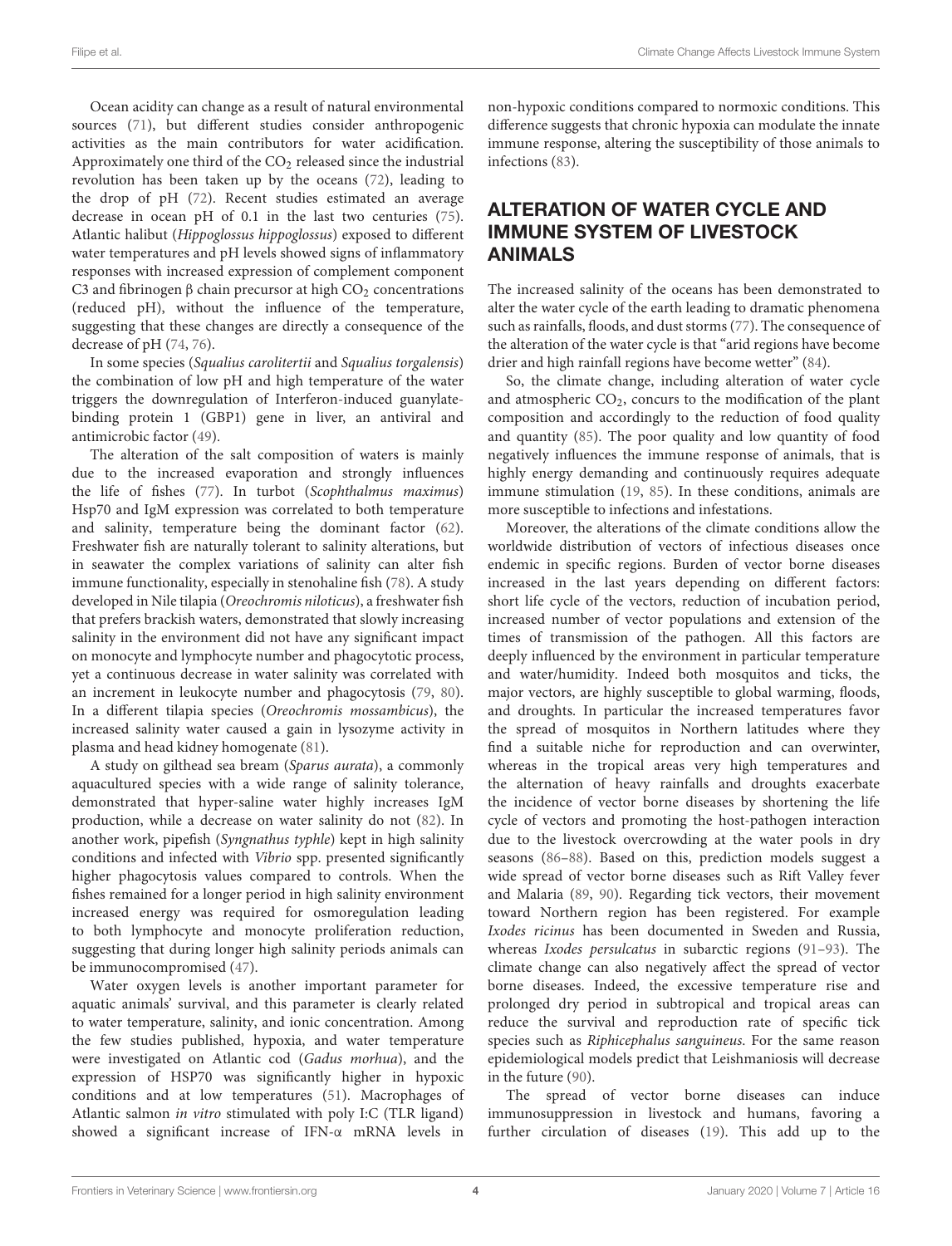

<span id="page-4-0"></span>immunosuppression caused by heat stress and sudden changes of temperatures, aggravating the susceptibility to infections [\(19,](#page-5-17) [94\)](#page-7-22).

Pig farming is largely developing in tropical areas where climate change causes very hot and humid summers. These conditions challenge the immune system as previously described by activating the HPA axis and resulting in the immune suppression of the animals. The poor hygiene conditions typical of the tropical areas favor the spread of pathogens such as Salmonella and Isospora among pigs also in northern regions [\(95,](#page-7-23) [96\)](#page-7-24).

Finally, the increase frequency of dust storm can impact on animal health. Strong winds transport dust with a complex and variable composition around very wide areas of the world. Dust is mainly made up of silicon dioxide, aluminum oxide, iron and titanium oxides, calcium and magnesium oxides, sodium and potassium oxides [\(97\)](#page-7-25). It can also contain microorganisms such as bacteria, fungi, and viruses [\(98](#page-7-26)[–100\)](#page-7-27). The small dimension of the particles (PM 0.1 and PM 2.5) is the main responsible of the tissue damages, causing apoptosis, autophagy, and oxidative stress in the airway cells [\(101,](#page-7-28) [102\)](#page-7-29).

# **CONCLUSIONS**

Climate change includes several dramatic phenomena such as global warming, rise of atmospheric  $CO<sub>2</sub>$  concentration, alteration of salinity and pH of oceans, reduction of  $O_2$ concentration in waters that lead to desertification and wildfires, severe storms such as hurricanes and blizzards, increased sea levels resulting in flooding coastal cities. All these phenomena are tightly linked to one another (**[Figure 1](#page-4-0)**). So the climate change should be analyzed as a very complex problem and should be faced by an integrated strategy at different levels. Climate change impacts on production and reproduction of livestock causing important economic losses, being the high yield animals (with an accelerated metabolism and a genetic selection based on production) the less resilient and the most affected by the environment modifications. But it also impacts on the immune system of the animals inducing immune suppression and increasing their susceptibility to infections. The spread of vector borne diseases promoted by climate change also contribute to the impairment of the animal welfare. On the other hand, the intensive farming of livestock contributes to worsen the global warming, mainly by the emission of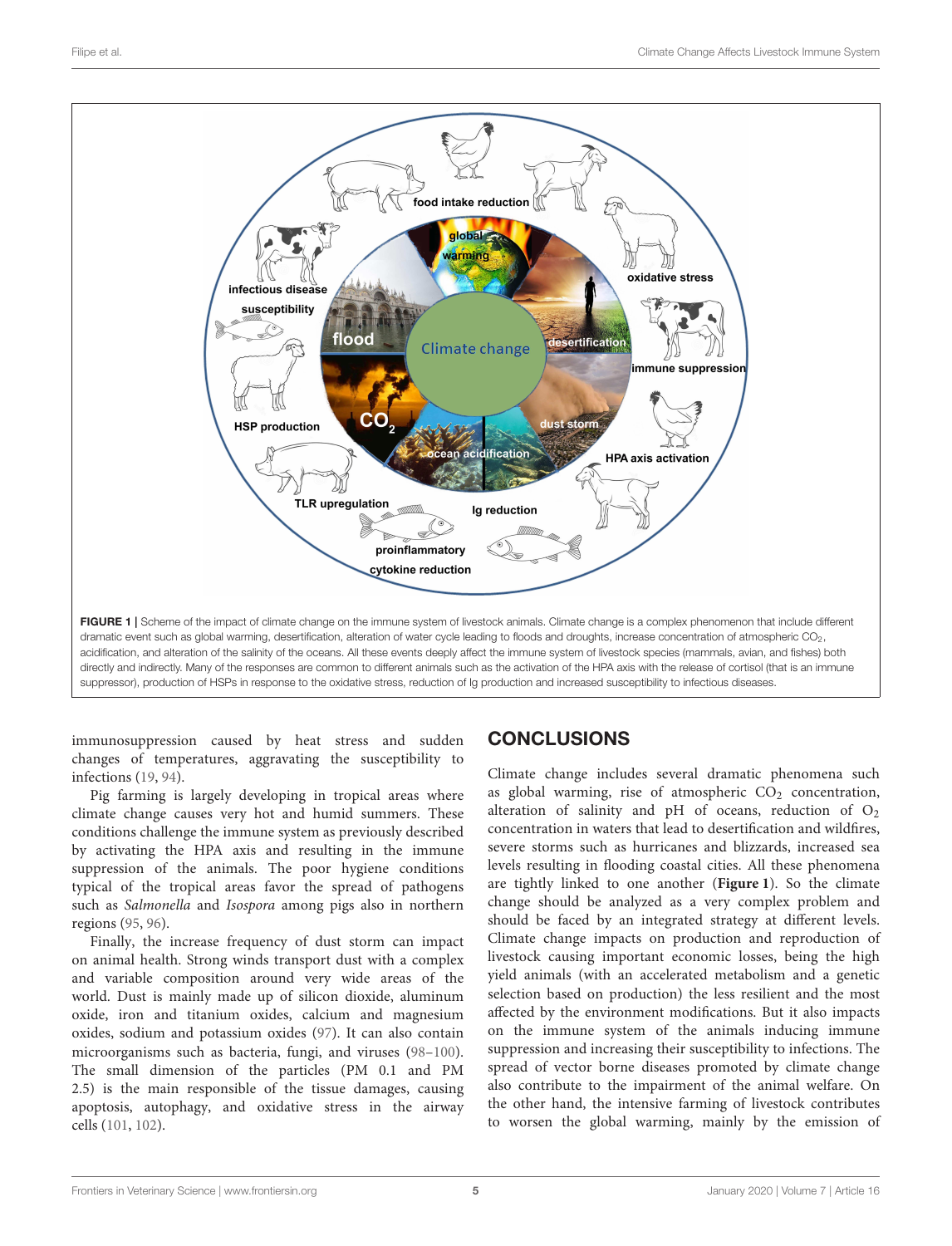green-house gases such as  $CO<sub>2</sub>$ ,  $CH<sub>4</sub>$ , and  $N<sub>2</sub>O$  (livestock sector concurs directly and indirectly with 18% of greenhouse gases emissions) [\(103\)](#page-7-30). Given that climate change will progressively reduce the quantity and the quality of food for humans and animals, one strategy for future livestock management could be the valorization of autochthonous livestock breeds known to be highly resilient and disease resistant, to have low dietary needs (they have good production levels also with a frugal ration) and to produce high quality products [\(104\)](#page-7-31).

#### **REFERENCES**

- <span id="page-5-0"></span>1. NASA. NOAA Analyses Reveal 2019 Second Warmest Year on Record. (2020). Available online at: [https://www.nasa.gov/press-release/nasa-noaa](https://www.nasa.gov/press-release/nasa-noaa-analyses-reveal-2019-second-warmest-year-on-record)[analyses-reveal-2019-second-warmest-year-on-record](https://www.nasa.gov/press-release/nasa-noaa-analyses-reveal-2019-second-warmest-year-on-record)
- <span id="page-5-1"></span>2. Mirsaeidi M, Motahari H, Khamesi MT, Sharifi A, Campos M, Schraufnagel DE. Climate change and respiratory infections. Annals Am Thoracic Soc. (2016) 13:1223–30. doi: [10.1513/AnnalsATS.201511-729PS](https://doi.org/10.1513/AnnalsATS.201511-729PS)
- <span id="page-5-2"></span>3. Intergovernmental Panel on Climate Change (IPCC). Climate Change: Synthesis Report. (2007). doi: [10.1017/CBO9780511546013](https://doi.org/10.1017/CBO9780511546013)
- <span id="page-5-3"></span>4. National Research Council (US) Subcommittee on Environmental Stress. Effect of Environment on Nutrient Requirements of Domestic Animals. (1981). National Academies Press (US). Retrieved from [https://www.ncbi.nlm.nih.](https://www.ncbi.nlm.nih.gov/books/NBK232338/) [gov/books/NBK232338/](https://www.ncbi.nlm.nih.gov/books/NBK232338/)
- <span id="page-5-4"></span>5. Mount LE. The concept of thermal neutrality. Heat Loss Animals Man. (1974) 425–39. doi: [10.1016/B978-0-408-70652-0.50027-5](https://doi.org/10.1016/B978-0-408-70652-0.50027-5)
- <span id="page-5-5"></span>6. Robertshaw D. Environmental Physiology. Baltimore, MD: University Park Press (1974).
- <span id="page-5-6"></span>7. Baile CA, Forbes JM. Control of feed intake and regulation of energy balance in ruminants. Physiol Rev. (1974) 54:160–214. doi: [10.1152/physrev.1974.54.1.160](https://doi.org/10.1152/physrev.1974.54.1.160)
- <span id="page-5-7"></span>8. Kadzere C, Murphy M, Silanikove N, Maltz E. Heat stress in lactating dairy cows: a review. Livestock Prod Sci. (2002) 77:59–91. doi: [10.1016/S0301-6226\(01\)00330-X](https://doi.org/10.1016/S0301-6226(01)00330-X)
- <span id="page-5-8"></span>9. Speakman JR, Krol E. Maximal heat dissipation capacity and hyperthermia risk: neglected key factors in the ecology of endotherms. J Animal Ecol. (2010) 96:726–46. doi: [10.1111/j.1365-2656.2010.01689.x](https://doi.org/10.1111/j.1365-2656.2010.01689.x)
- <span id="page-5-9"></span>10. Bernabucci U, Lacetera N, Baumgard LH, Rhoads RP, Ronchi B, Nardone A. Metabolic and hormonal acclimation to heat stress in domesticated ruminants. Animal. (2010) 4:1167–83. doi: [10.1017/S175173111000090X](https://doi.org/10.1017/S175173111000090X)
- <span id="page-5-10"></span>11. Hamzaoui S, Salama AAK, Albanell E, Such X, Caja G. Physiological response and lactational performances of late-lactation dairy goats under heat stress conditions. *J Dairy Sci.* (2013) 96:6355-65. doi: [10.3168/jds.2013-6665](https://doi.org/10.3168/jds.2013-6665)
- <span id="page-5-11"></span>12. Salama AAK, Caja G, Hamzaoui S, Badaoui A, Castro-Costa A, Facanha DAE, et al. Different levels of response to heat stress in dairy goats. Small Ruminant Res. (2014) 121:73–9. doi: [10.1016/j.smallrumres.2013.11.021](https://doi.org/10.1016/j.smallrumres.2013.11.021)
- <span id="page-5-12"></span>13. Rhoads RP, Baumgard LH, Suagee JK, Sanders SR. Nutritional interventions to alleviate the negative consequences of heat stress. Adv Nutrition. (2013) 4:267–76. doi: [10.3945/an.112.003376](https://doi.org/10.3945/an.112.003376)
- <span id="page-5-13"></span>14. Hooda O, Singh S. Effect of thermal stress on feed intake, plasma enzymes and blood bio-chemicals in buffalo heifers. Indian J Anim Nutrition. (2010) 27:122–7.
- <span id="page-5-14"></span>15. Mack LA, Felver-Gant JN, Dennis RL, Cheng HW. Genetic variations alter production and behavioral responses following heat stress in 2 strains of laying hens. Poultry Sci. [\(2013\) 92:285–94. doi: 10.3382/ps.2012-](https://doi.org/10.3382/ps.2012-02589) 02589
- <span id="page-5-15"></span>16. Schaffner T, Mueller J, Hess MW, Cottier H, Sordat B, Ropke C. The bursa of fabricius: a central organ providing for contact between the lymphoid system and intestinal content. Cell Immunol. (1974) 13:304–12. doi: [10.1016/0008-8749\(74\)90247-0](https://doi.org/10.1016/0008-8749(74)90247-0)
- 17. Ekino S, Nawa Y, Tanaka K, Matsuno K, Fujii H, Kotani M. Suppression of immune response by isolation of the bursa of Fabricius from environmental

### AUTHOR CONTRIBUTIONS

JF, VH, GC, DV, and FR discussed the organization of the manuscript, drafted the manuscript and commented on the manuscript.

### FUNDING

This work was supported by the Attivare-Cariplo 2017 Project Oltepo Biodiverso.

stimuli. Aust J Exp Biol Med Sci[. \(1980\) 58:289–96 doi: 10.1038/icb.](https://doi.org/10.1038/icb.1980.28) 1980.28

- <span id="page-5-16"></span>18. Jeurissen SHM, Janse EM, Koch G, De Boer GF. Postnatal development of mucosa-associated lymphoid tissues in chickens. Cell Tissue Res. (1989) 258:119–24 doi: [10.1007/BF00223151](https://doi.org/10.1007/BF00223151)
- <span id="page-5-17"></span>19. Bagath M, Krishnan G, Devaraj C, Rashamol VP, Pragna P, Less AM, et al. The impact of heat stress on the immune system in dairy cattle: a review. Res Vet Sci. (2019) 126:94–102. doi: [10.1016/j.rvsc.2019.08.011](https://doi.org/10.1016/j.rvsc.2019.08.011)
- 20. Sejian V, Bhatta R, Gaughan JB, Dunshea FR, Lacetera N. Review: adaptation of animals to heat stress. Animal. (2018) 12:S431–44. doi: [10.1017/S1751731118001945](https://doi.org/10.1017/S1751731118001945)
- <span id="page-5-22"></span>21. Kamel NN, Ahmed AMH, Mehaisen GMK, Mashaly MM, Abass AO. Depression of leukocyte protein synthesis, immune function and growth performance induced by high environmental temperature in broiler chickens. Int J Biometeorol. (2017) 61:1637–45. doi: [10.1007/s00484-017-1342-0](https://doi.org/10.1007/s00484-017-1342-0)
- <span id="page-5-18"></span>22. Lara LJ, Rostagno MH. Impact of heat stress on poultry production. Animals. (2013) 3:356–69. doi: [10.3390/ani3020356](https://doi.org/10.3390/ani3020356)
- <span id="page-5-19"></span>23. Elenkov IJ. Neurohormonal-cytokine interactions: Implications for inflammation, common human diseases and well-being. Neurochem Int. (2008) 52:40–51. doi: [10.1016/j.neuint.2007.06.037](https://doi.org/10.1016/j.neuint.2007.06.037)
- <span id="page-5-20"></span>24. Ghazi S, Habibian M, Moeini MM, Abdolmohammadi AR. Effects of different levels of organic and inorganic chromium on growth performance and immunocompetence of broilers under heat stress. Biol Trace Element Res. (2012) 146:309–17. doi: [10.1007/s12011-011-9260-1](https://doi.org/10.1007/s12011-011-9260-1)
- 25. Quinteiro-Filho WM, Ribeiro A, Ferraz-de-Paula V, Pinheiro ML, Sakai M, Sa LRM, et al. Heat stress impairs performance parameters, induces intestinal injury, and decreases macrophage activity in broiler chickens. Poultry Sci. (2010) 89:1905–14. doi: [10.3382/ps.2010-00812](https://doi.org/10.3382/ps.2010-00812)
- <span id="page-5-21"></span>26. Bartlett JR, Smith MO. Effects of different levels of zinc on the performance and immunocompetence of broilers under heat stress. Poult Sci. (2003) 82:1580–8. doi: [10.1093/ps/82.10.1580](https://doi.org/10.1093/ps/82.10.1580)
- <span id="page-5-23"></span>27. Burton JL, Erskine RJ. Immunity and mastitis: some new ideas for an old disease. Vet Clin North Am. (2003) 19:1–45. doi: [10.1016/S0749-0720\(02\)00073-7](https://doi.org/10.1016/S0749-0720(02)00073-7)
- 28. Kansas G. Selectins and their ligands: Current concepts and controversies *Blood* (1996) 88:3259-87 concepts and controversies. Blood. (1996) 88:3259–87. doi: [10.1182/blood.V88.9.3259.bloodjournal8893259](https://doi.org/10.1182/blood.V88.9.3259.bloodjournal8893259)
- <span id="page-5-24"></span>29. Do-Amaral BC, Connor EE, Tao S, Hayden MJ, Bubolz JW, Dahl GE. Heat stress abatement during the dry period influences metabolic gene expression and improves immune status in the transition period of dairy cows. J Dairy Sci. (2011) 94:86–9. doi: [10.3168/jds.2009-3004](https://doi.org/10.3168/jds.2009-3004)
- <span id="page-5-25"></span>30. Netea MG, Schlitzer A, Placek K, Joosten LAB, Schultze JL. Innate and adaptive immune memory: an evolutionary continuum in the host's response to pathogens. Cell Host Microbe. (2019) 25:13–26. doi: [10.1016/j.chom.2018.12.006](https://doi.org/10.1016/j.chom.2018.12.006)
- <span id="page-5-26"></span>31. Felver-Gant JN, Mack LA, Dennis RL, Eicher SD, Cheng HW. Genetic variations alter physiological responses following heat stress in 2 strains of laying hens. Poultry Sci. (2012) 91:1542–51. doi: [10.3382/ps.2011-01988](https://doi.org/10.3382/ps.2011-01988)
- <span id="page-5-27"></span>32. Gu XH, Hao Y, Wang XL. Overexpression of heat shock protein 70 and its relationship to intestine under acute heat stress in broilers: 2. Intestinal Oxidative Stress Poultry Sci. [\(2012\) 91:790–9. doi: 10.3382/ps.2011-](https://doi.org/10.3382/ps.2011-01628) 01628